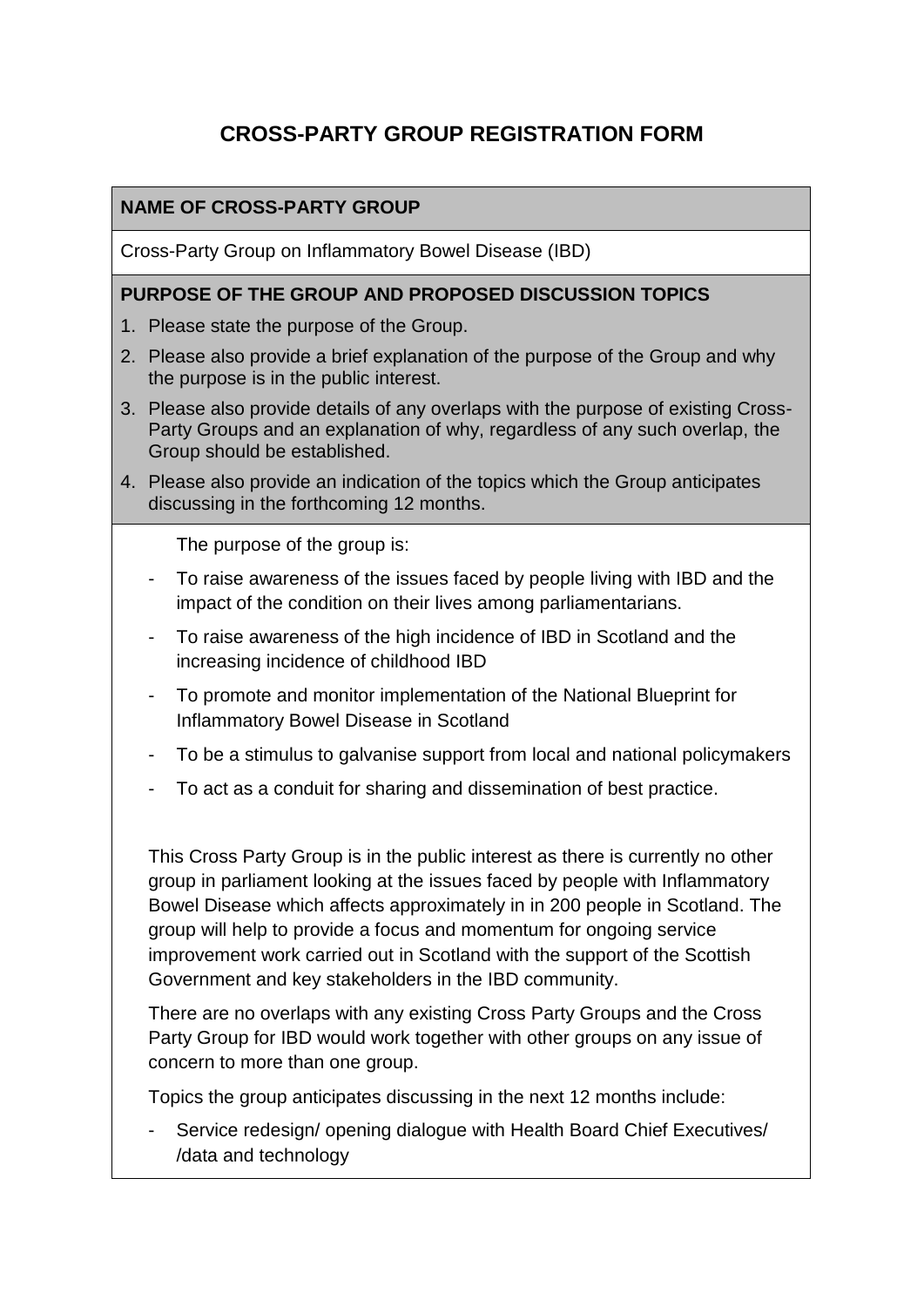- Children and young people, high incidence of IBD, age appropriate services
- Self-management/ psychological support (including IT developments e.g. patient portals and apps).

#### **MSP MEMBERS OF THE GROUP**

Please provide names and party designation of all MSP members of the Group.

Pauline McNeill MSP (Labour) Clare Adamson MSP (SNP) Jamie Greene MSP (Conservative) Liam McArthur MSP (Lib Dem) Neil Findlay MSP (Labour) Iain Gray MSP (Labour) Miles Briggs MSP (Conservative) Colin Smyth MSP (Labour)

## **NON-MSP MEMBERS OF THE GROUP**

For organisational members please provide only the name of the organisation, it is not necessary to provide the name(s) of individuals who may represent the organisation at meetings of the Group.

| Individuals | Kirsty Gibson,         |
|-------------|------------------------|
|             | Paul Johnson,          |
|             | Angus McLean,          |
|             | Claire Davidson,       |
|             | Edmund Murray,         |
|             | Janice Taylor,         |
|             | Dr Daniel Gaya,        |
|             | Dr Ian Arnott,         |
|             | Dr Richard Russell,    |
|             | Dr Graeme Naismith,    |
|             | Dr Jonathan MacDonald, |
|             | Prof Angus Watson,     |
|             | Vikki Garrick,         |
|             | Seth Squires,          |
|             |                        |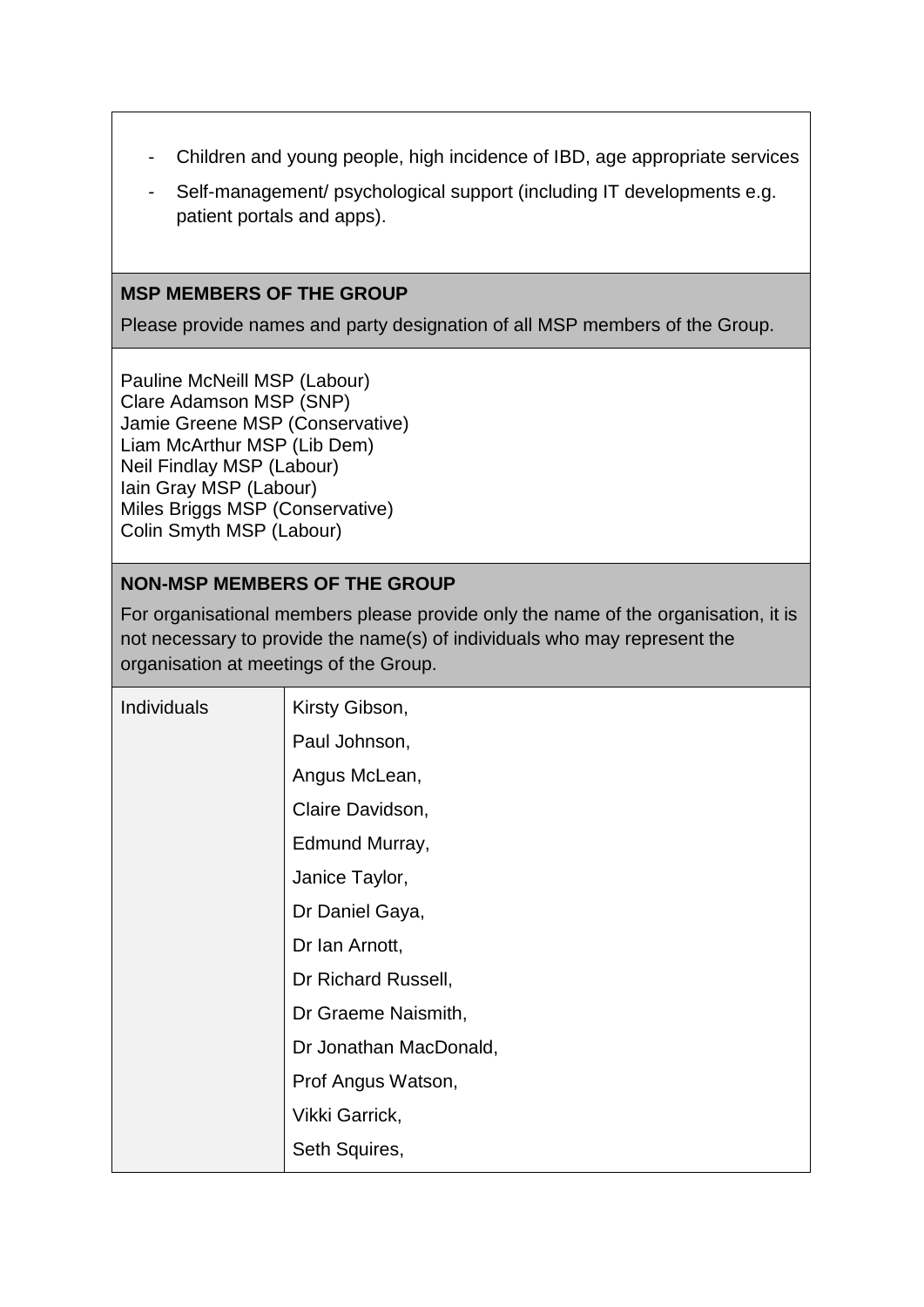|               | Pam Rogers,                                                                             |
|---------------|-----------------------------------------------------------------------------------------|
|               | <b>Prof David Wilson</b>                                                                |
| Organisations | Crohn's and Colitis UK,                                                                 |
|               | Scottish Society of Gastroenterology,                                                   |
|               | Royal College of Nurses (IBD Nurses Network Scotland),                                  |
|               | Crohn's in Childhood Research Association (CICRA),                                      |
|               | Scottish Society of Paediatric Gastroenterology, Hepatology<br>and Nutrition (SSPGHAN), |
|               | Health and Social Care Alliance Scotland (the ALLIANCE),                                |
|               | Abbvie                                                                                  |

# **GROUP OFFICE BEARERS**

Please provide names for all office bearers. The minimum requirement is that two of the office bearers are MSPs and one of these is Convener – beyond this it is a matter for the Group to decide upon the office bearers it wishes to have. It is permissible to have more than one individual elected to each office, for example, co-conveners or multiple deputy conveners.

| Convener               | <b>Pauline McNeil</b>  |
|------------------------|------------------------|
| <b>Deputy Convener</b> | <b>Clare Adamson</b>   |
| <b>Deputy Convener</b> | Dr Ian Arnott          |
| Secretary              | Crohn's and Colitis UK |
| <b>Treasurer</b>       | None                   |

## **FINANCIAL BENEFITS OR OTHER BENEFITS**

Please provide details of any financial or material benefit(s) the Group anticipates receiving from a single source in a calendar year which has a value, either singly or cumulatively, of more than £500. This includes donations, gifts, hospitality or visits and material assistance such as secretariat support.

Secretariat support to the group will be provided by Nancy Greig as part of her paid role as Health Policy and Public Affairs Officer with Crohn's and Colitis UK. This support is likely to be approximately 3 days per meeting.

Financial support provided to the group by Crohn's and Colitis UK will be approximately £3955 including catering travel expenses and staff time.